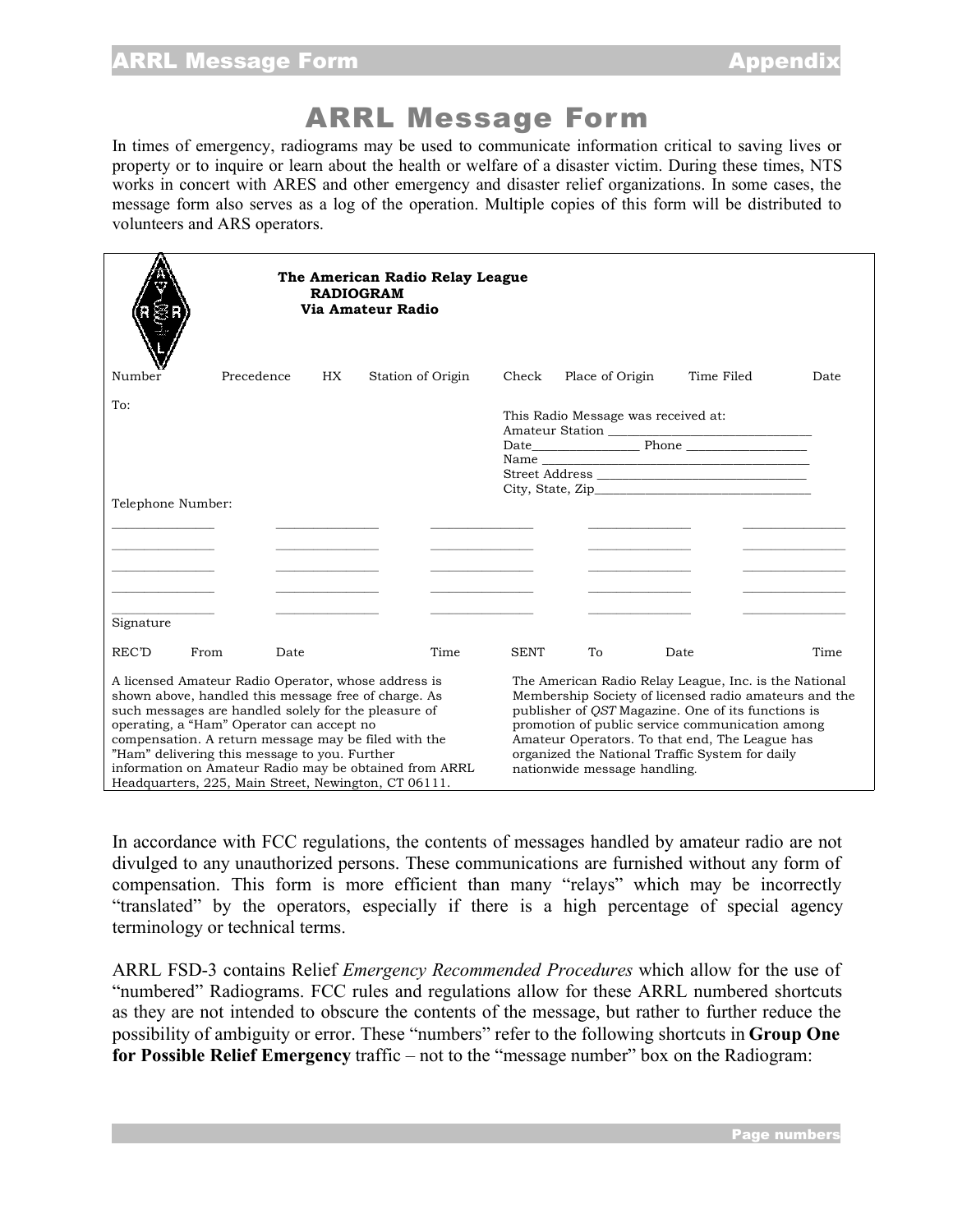## ARRL Message Format Instructions for NTS Traffic Handling

The letters ARL are inserted in the preamble in the **check** count and in the **text** before spelled out numbers or numbers in numeral form which represent text from **Group One**. Example:

NR 20 E W9INL ARL 9 BLOOMINGTON IN. MAY 15  $\overline{AA}$  MONROE COUNTY EMA W 7TH ST $\overline{AA}$  PHONE 349-2546  $\overline{BT}$  ARL EIGHT 2 ARL THIRTEEN ARL SIXTEEN RBB SHELTER  $\overline{\text{BT}}$  JOHN  $\overline{\text{AR}}$ .

In plain text, this message reads: *Message number 20, Precedence Emergency, From W9INL, Check is 9 words, location Bloomington, IN, May 15, for Monroe County EMA at W 7 th , telephone 349-2546. Text: need 2 additional mobile or portable units at this location, a medical emergency exists here, property damage very severe in this area RBB Shelter, Signed, John.*

**Group One—For Possible Relief Emergency Use**

| <b>ONE</b>          | Everyone safe here. Please don't worry.                                             |
|---------------------|-------------------------------------------------------------------------------------|
| TWO.                | Coming home as soon as possible.                                                    |
| THREE.              | Am in ______ hospital. Receiving excellent care and recovering fine.                |
| <b>FOUR\</b>        | Only slight property damage here. Do not be concerned about disaster reports.       |
| <b>FIVE</b>         | Am moving to new location. Send no further mail or communication. Will inform       |
|                     | you of new address when relocated.                                                  |
| <b>SIX</b>          | Will contact you as soon as possible.                                               |
| <b>SEVEN.</b>       | Please reply by Amateur Radio through the amateur delivering this message.          |
| <b>EIGHT</b>        | Need additional mobile or portable equipment for immediate emergency use.           |
| NINE.               | Additional radio operators needed to assist with emergency at this location.        |
| <b>TEN</b>          | Please contact ______. Advise to standby and provide further emergency              |
|                     | information, instructions or assistance.                                            |
| <b>ELEVEN</b>       | Establish Amateur Radio emergency communications with on MHz.                       |
| <b>TWELVE</b>       | Anxious to hear from you. No word in some time. Please contact me as soon as        |
|                     | possible.                                                                           |
| <b>THIRTEEN</b>     | Medical emergency situation exits here.                                             |
| <b>FOURTEEN</b>     | Situation here becoming critical. Losses and damage from _____ increasing.          |
| <b>FIFTEEN</b>      | Please advise your condition and what help is needed.                               |
| <b>SIXTEEN</b>      | Property damage very severe in this area.                                           |
| <b>SEVENTEEN</b>    | REACT communications services also available. Establish REACT communication         |
|                     | with on channel .                                                                   |
| <b>EIGHTEEN</b>     | Please contact me as soon as possible at _____.                                     |
| <b>NINETEEN</b>     | Request health and welfare report on _______. (State name, address and telephone    |
|                     | number.)                                                                            |
| <b>TWENTY</b>       | Temporarily stranded. Will need some assistance. Please contact me at _____.        |
| <b>TWENTY ONE</b>   | Search and Rescue assistance is needed by local authorities here. Advise            |
|                     | availability.                                                                       |
| <b>TWENTY TWO</b>   | Need accurate information on the extent and type of conditions now existing at      |
|                     | your location. Please furnish this information and reply without delay.             |
| <b>TWENTY THREE</b> | Report at once the accessibility and best way to reach your location.               |
| <b>TWENTY FOUR</b>  | Evacuation of residents from this area urgently needed. Advise plans for help.      |
| <b>TWENTY FIVE</b>  | Furnish as soon as possible the weather conditions at your location.                |
| <b>TWENTY SIX</b>   | Help and care for evacuation of sick and injured from this location needed at once. |

Emergency/priority messages originating from official sources must carry the signature of the originating official.

.